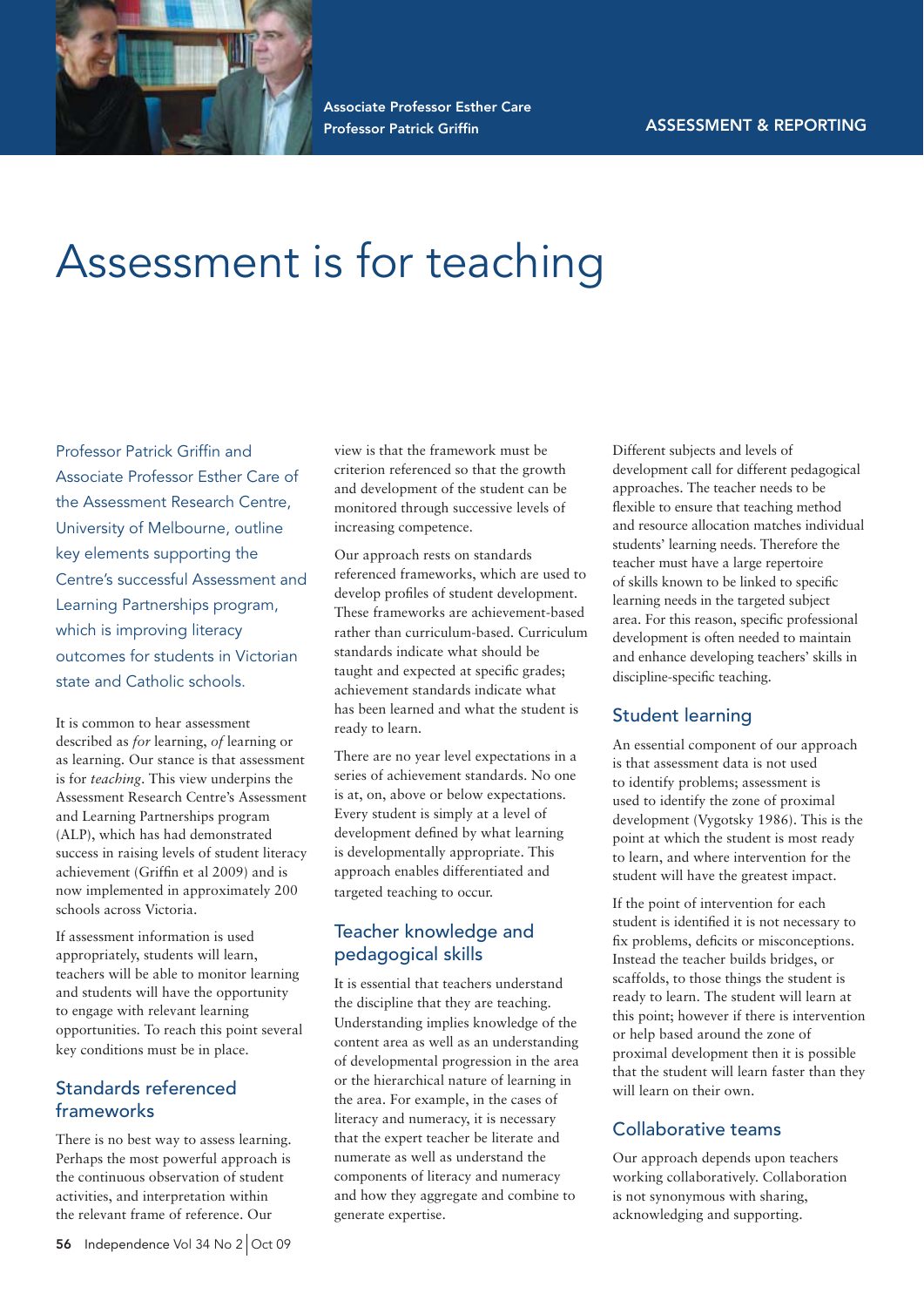#### ASSESSMENT & REPORTING

Collaboration (working together) requires challenge, and confirmation only when supported by evidence of success. Challenge need not be offensive. Teachers need the language of challenge. Those who learn to focus on what students do, say, make or write, find it easier to challenge ideas and suggested strategies.

Teachers need to observe and encourage each other to use mutually agreed solutions and strategies. This means that teachers work in teams and do not isolate themselves within closed rooms. The fact that the team owns the ideas, strategies, applications and solutions means that all members need to share in interventions and to observe the effects. Procedures that do not work need to be investigated as much as those that do work. This builds experience.

If a teacher is advised, encouraged and supported by team members to take a particular approach and use specific resources and team members do not have the opportunity to observe outcomes directly, it is natural and appropriate that they ask what happened. This is accountability. But it is accountability without threat, fear of exposure, or the heavy hand of a top-down model of accountability.

#### Evidence

One of the most important elements of the ALP program is the use of evidence. Evidence is directly observable. It is not evidence if you cannot see it, touch it or hear it. Evidence is what people do, say, make or write. There are no other forms of observable evidence that we can use in the classroom.

Discussion among the team members must focus on this evidence, which in turn drives observation and teaching in the classroom. Teachers teach explicitly at the level of evidence such that they can identify change. Where there is change in what students do, say, make or write, we can infer change in what they understand, know, feel or think. These latent processes cannot be measured directly nor can they be influenced directly. To achieve these changes, we must work with the observables. Hence we focus on the

operation of team members at the level of evidence rather than inference.

Evidence is the basis of challenge. Teachers need to replace the culture of sharing with a culture of challenge. A culture of sharing is a culture of endorsement in which ideas are accepted unquestioningly. This is not a healthy or productive professional dialogue. A healthy, collaborative and supportive dialogue depends upon professional discussion and challenge of ideas. The challenge must always be a call for supporting evidence.

## Identifying the point of intervention

Every student has a zone of proximal development and every student can and will learn if teachers can scaffold at and around that zone. So the importance of identifying the zone of proximal development – and therefore the focus of interventions – cannot be overstated.

To identify the zone of proximal development a test must be constructed properly and targeted at the correct range of student ability. Each student will be able to complete the easier items successfully but not the most difficult items. In between the items that the student finds easy and the items that the student finds too difficult there is a small number of items where the student struggles, and is able to succeed on some but not others. This series of items between the easy and difficult ones, where there is a mixture of correct and incorrect, defines the zone of proximal development.

Analysis of the items in the zone of proximal development and identification of the skills required to get the correct answer helps teachers to appropriately interpret those skills that the students can demonstrate and those that they cannot. Teachers then use this information to scaffold student learning. It is pointless to teach skills underpinning items that are beyond a student's ability.

Teachers do need assistance and professional development in order to help them identify this zone for students across particular disciplines. The zone is difficult to identify without a developmental

continuum, and impossible to identify in a deficit model.

The importance of having both a systematic method of collecting the information and a way of interpreting it cannot be overstated. The skill of teachers in interpreting these data is important. Teachers also need additional professional development to help them implement action plans to make the best use of the evidence they collect.

## Leadership and professional development

Changing the culture of a professional team of teachers to endorse a developmental model – where it is absolutely believed that all students can and will learn if the zone of proximal development can be identified – requires a change of language. This change is not only from the language of sharing to that of challenge, but also in the language of assessment. Test scores must be seen as starting points for learning rather than endpoints of instruction. The role of team leaders in guiding this change in perspective and process is critical.

Team leaders need to be identified and offered the opportunity to train in several critical areas:

- They must become highly skilled in team leadership
- They need advanced skills in assessment and reporting that will enable them to help their team members change their language, culture and involvement
- They need additional skills in the target disciplines, for example, literacy and numeracy
- They need an intense and unswerving belief that all students can and will learn if the zone of proximal development can be identified
- $\bullet$  They need a deep understanding of how data can be used to make decisions
- They need to understand the difference between evidence and inference
- They need to be able to identify among their colleagues those team members